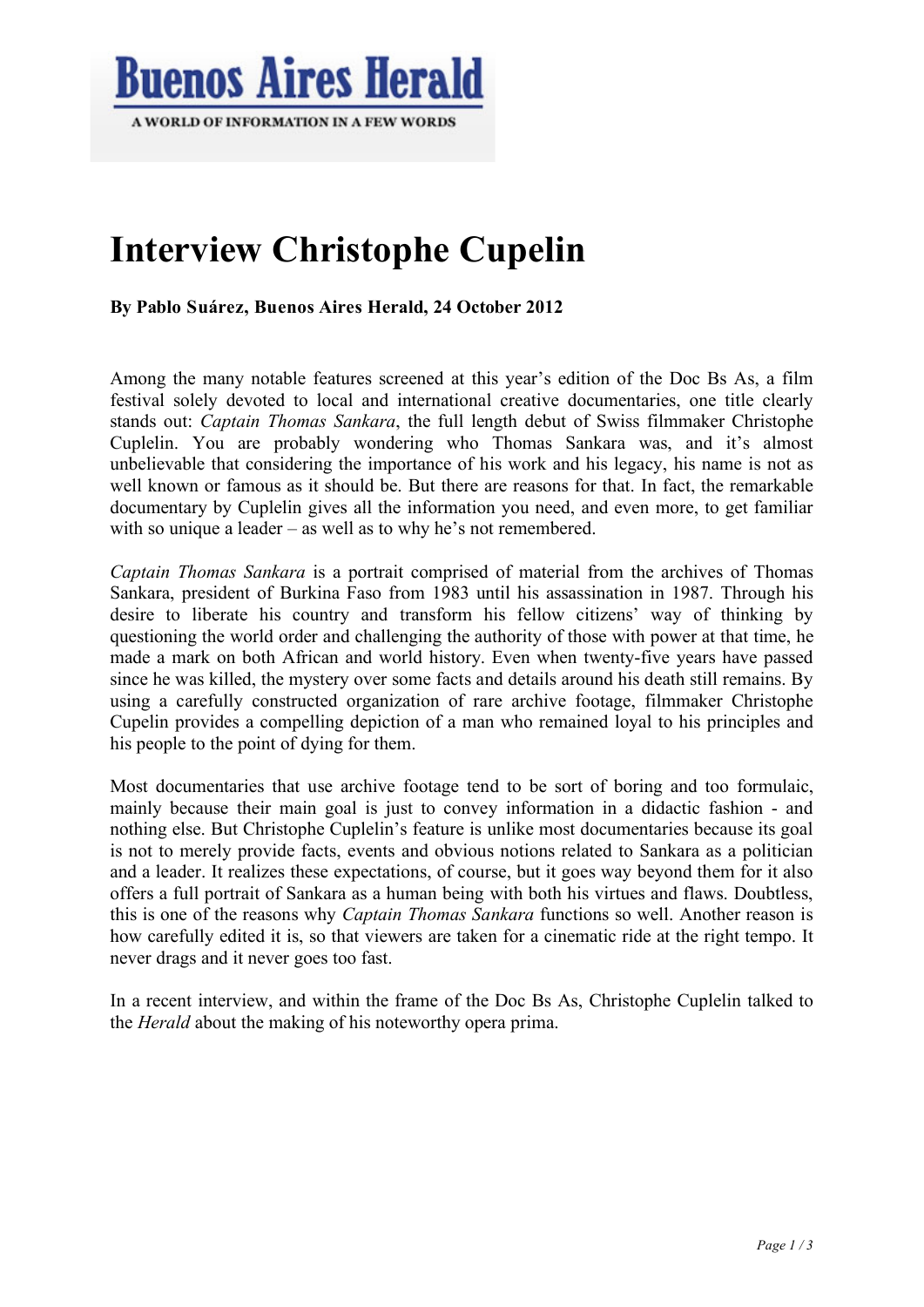

# **What was the departure point for** *Captain Thomas Sankara***?**

The  $20<sup>th</sup>$  anniversary of the death of Thomas Sankara was back in 2007, and I realized I was going to be alone in Geneva to think about it, and, of course, commemorate it. However, I learned there was an international commemoration: an artistic project, the Thomas Sankara Caravan, which departed from Mexico, then went across France, Italy, Africa, Senegal, and finally ended in Burkina Faso. When I found out about this project, I realized I wasn't alone in my desire to commemorate the death of Thomas Sankara, and I happily took part in the celebration. I made some short video clips of the Caravan, and then anonymously uploaded them in YouTube. Soon enough, there were over 100,000 hits. That's when I thought I would definitely try to make a movie about him. In fact, I had wanted to make a film about Thomas Sankara ever since the day he was killed. But since he's a taboo character in Burkina Faso itself, I was kind of afraid to get into it.

# **What was the initial response from potential producers?**

Everyone told me: "That's an African issue, we're not interested. Not only it is an African issue, but it's also from the 80's, and about the revolution. We couldn't care less about the revolution". But I didn't pay attention and went on with my idea of making the film. First, I thought of making a conventional documentary: interviews, archive footage, a voice over, a trip to Burkina Faso … but since I didn't have any financial support, so I decided to use my own archive footage. My first clips were from 1985, when I made my first trip to Burkina Faso, during the revolution. And I also started looking for more archive footage. Also, a great deal of my knowledge of the events that I had thanks to my relationships with many friends of mine that had supported and collaborated with the revolution. I read lots of books and all the news articles I could find. The story I tell is the story everybody tells in Burkina Faso.

# **In formal terms, Captain Thomas Sankara is a somewhat unusual documentary. For instance, take the creative use of color and solarizations in much of the footage.**

At the very beginning, I wanted almost the entire film to have different colors and solarizations, diverse shades that would permeate all the archive footage. I wanted it to have a strong impact on viewers. Also, I didn't want them to ever get bored, let alone lose their attention, so I thought color would do the trick. I wanted viewers to be able to remember, some days after seeing the movie, what they had seen, as best as possible. At the same time, it was a way of saying that the story of Thomas Sankara was unbelievable; such a character was so extraordinary that this kind of expressive use of color conveyed his almost surreal nature.

## **So this was one of your first ideas in terms of film form.**

Yes, but at first I thought of using this effect throughout the entire film, but then after seeing the material quite a few times in private screenings, I realized it wasn't necessary to colorize and solarize it all since the protagonist was already important enough. So that meant using the effect to a certain extent, not more than needed. Also, to me this effect is a sort of mask, it enhances his face and figure, and brings out the symbolism masks have in Africa.